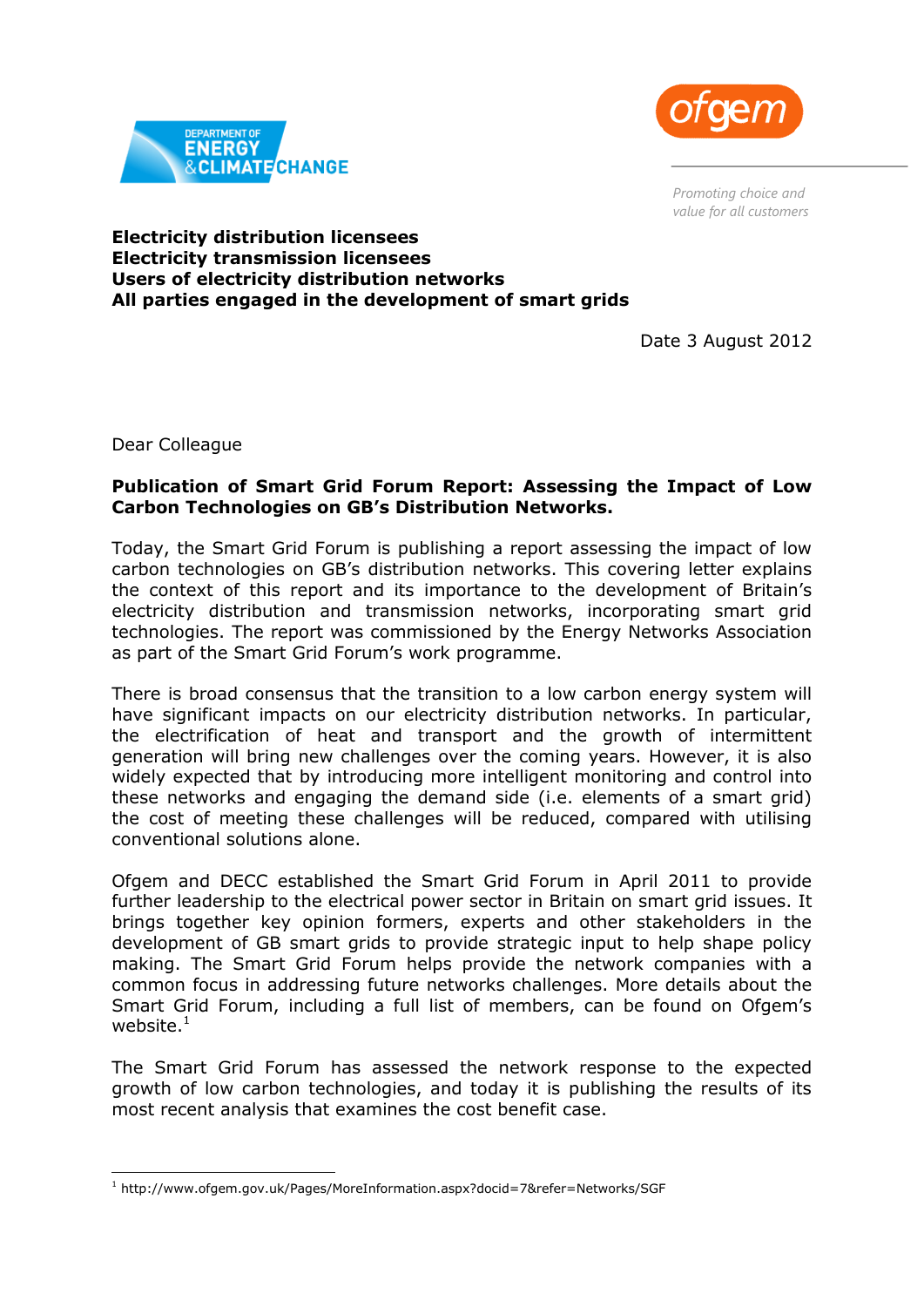This work builds on the Smart Grid Forum's "Developing Networks for Low Carbon" report, which qualitatively evaluated the scenarios for change in line with achieving the Government's low carbon objectives, assessed their impact for power networks and proposed responses that use innovative techniques where they are seen to be advantageous. Following publication of this initial report in November 2011, an ambitious further programme of work was initiated involving distribution network companies (DNOs) and others within the Smart Grid Forum. The result of this work is a network model that we believe is leading edge in its comprehensive analysis of the forecast costs of alternative distribution network responses, comparing smart and traditional solutions through to 2050.

In commending the modelling and its report, the Smart Grid Forum notes that it:

a) represents the best information and understanding of distribution network challenges and solutions at the current time;

b) uses data on projections of low carbon technologies consistent with the pathways described in DECC's Carbon Plan;<sup>2</sup>

c) enables smart and conventional distribution network solutions to be modelled side by side, and the best value options selected;

d) is capable of being updated for the foreseeable future;

e) can be used by policy makers and industry to assess and refine the broad direction of travel and understand sensitivities to key assumptions;

f) can be used to assess the likely effect of new initiatives;

- g) is available to be used by Ofgem and DNOs to inform RIIO ED1; and
- h) will be monitored and maintained on an ongoing basis.

The report describing the model and its outputs is published on the Smart Grid Forum website alongside this covering note. The model is fully documented in the report. The model itself remains the intellectual property of EA Technology Limited, and can be licensed from them on a commercial basis. DNOs own licences to populate and run the model.

## **Next Steps**

-

The model created for this project is not intended as an "endpoint" but will act as a framework that can be populated with improved data as it becomes available. As such, there is an ongoing role for the Smart Grid Forum to keep the model up to date. The model will be used during the electricity distribution price control process (RIIO-ED1) to inform the development of well justified business plans.

The Smart Grid Forum will be hosting a public dissemination event at The Rubens at the Palace Hotel, 39 Buckingham Palace Road, London SW1W 0PS, provisionally 10.30-15.30.

<sup>2</sup> http://www.decc.gov.uk/en/content/cms/tackling/carbon\_plan/carbon\_plan.aspx